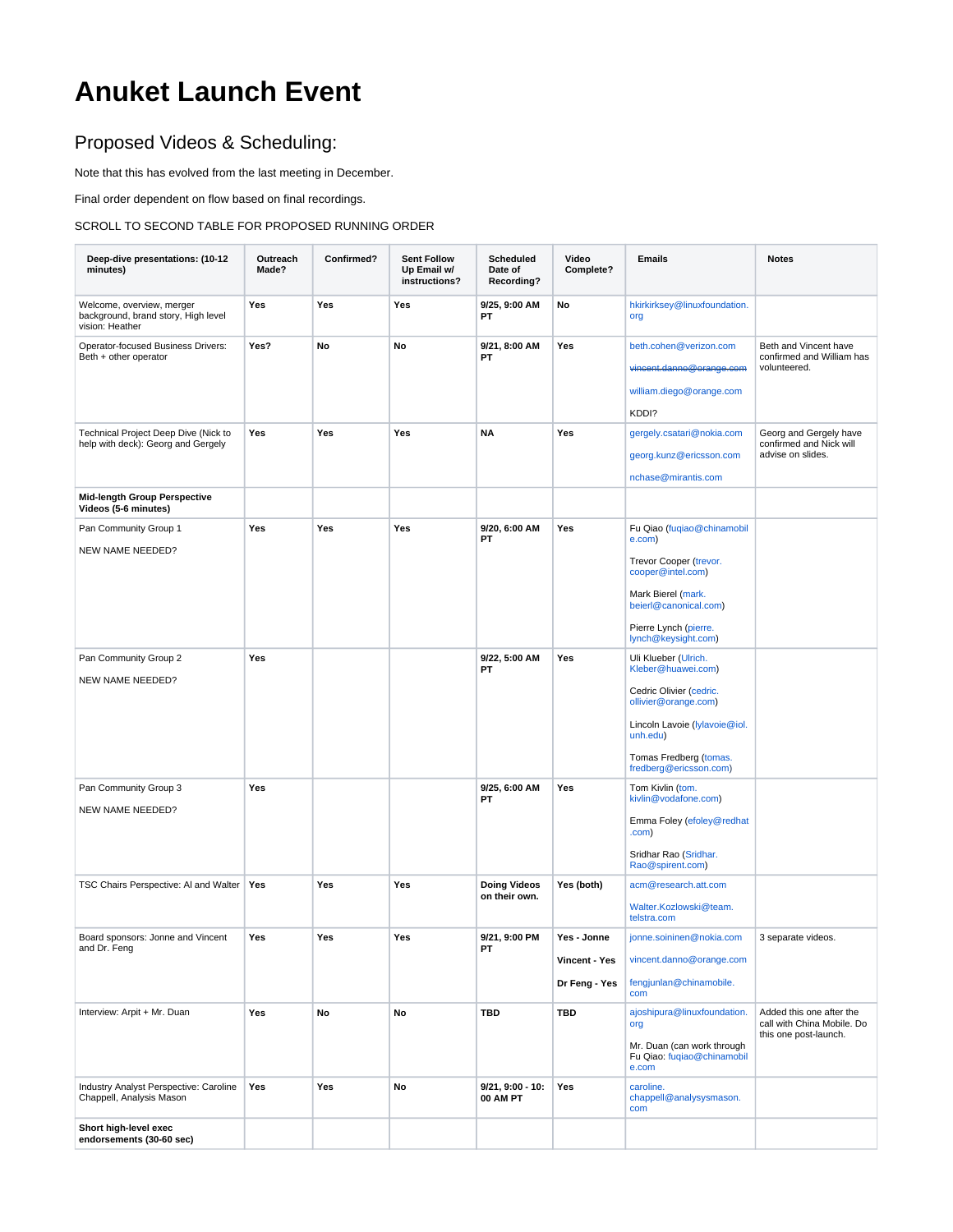| Andre Fuetsch     | Yes        | <b>Yes</b> | Yes | <b>TBD</b> | Yes | Andre Email? Work through<br>Scot Steele: SS8171@att.<br>com                  | Andre sending in a video.  |
|-------------------|------------|------------|-----|------------|-----|-------------------------------------------------------------------------------|----------------------------|
| Chris Price       | <b>Yes</b> | <b>Yes</b> | Yes | <b>TBD</b> | No  | christopher.price@est.tech                                                    |                            |
| Sandra Rivera     | <b>Yes</b> | <b>Yes</b> | Yes | <b>TBD</b> | Yes | sandra.l.rivera@intel.com, w<br>ork with Bob bob.<br>monkman@intel.com        | Sandra sending in a video. |
| Mr. Duan          | <b>Yes</b> | <b>Yes</b> | Yes | <b>TBD</b> | No  | Mr. Duan (can work through<br>Fu Qiao: fuqiao@chinamobil<br>e.com)            | Will submit by tomorrow.   |
| Stéphane Demartis | <b>Yes</b> | <b>Yes</b> | No  | <b>TBD</b> | Yes | Work through Vincent: vince<br>nt.danno@orange.com &<br>William. Speaker TBD. |                            |
| Priyanka Sharma   | <b>Yes</b> | <b>Yes</b> | Yes | <b>TBD</b> | No  | psharma@linuxfoundation.<br>org                                               |                            |
| Other?            |            |            |     |            |     |                                                                               |                            |

# Proposed Event Agenda:

| Time<br><b>Slot</b> | <b>Speaker</b>                                                                                                                                                                                                                                       | Running Length /<br><b>Notes</b>                         |
|---------------------|------------------------------------------------------------------------------------------------------------------------------------------------------------------------------------------------------------------------------------------------------|----------------------------------------------------------|
|                     | Intro Music / Graphic                                                                                                                                                                                                                                | :10                                                      |
|                     | Introduction: Heather Kirksey, VP of Ecosystem & Community, Linux Foundation                                                                                                                                                                         | 10:18                                                    |
|                     | Exec Video: Sandra Rivera, EVP & Chief People Officer, Intel                                                                                                                                                                                         | 1:04                                                     |
|                     | Anuket TSC Co-Chair: Al Morton, Lead Member of Technical Staff, AT&T                                                                                                                                                                                 | 1:30                                                     |
|                     | Anuket TSC Co-Chair: Walter Kozlowski, Principal, Cloud Infrastructure Architecture, Telstra                                                                                                                                                         | 1:54                                                     |
|                     | Anuket Community Video 1: Fu Qiao, Project Manager, China Mobile; Trevor Cooper, Principal Engineer, Intel; Mark<br>Beierl, Software Engineer, Canonical; Pierre Lynch, Lead Technologies, Keysight Technologies                                     | 7:47                                                     |
|                     | Board Sponsors: Dr Junlan Feng, Chief Scientist & GM of AI and Intelligent Operation R&D Center, China Mobile                                                                                                                                        | 3:14                                                     |
|                     | Board Sponsors: Vincent Danno, Director, Broadband, Virtualisation, Strategy, Architecture, Standards, Orange                                                                                                                                        | 1:54                                                     |
|                     | Heather Interspatial 1                                                                                                                                                                                                                               | :37                                                      |
|                     | Operator Perspective: Anuket Business Value: Beth Cohen, Cloud Technology Strategist, Verizon & William Diego,<br>Open Source Manager, Orange                                                                                                        | 9:51                                                     |
|                     | Heather Interspatial 2                                                                                                                                                                                                                               | :35                                                      |
|                     | Analyst Video: Caroline Chappell, Research Director, Analysys Mason                                                                                                                                                                                  | 6:04                                                     |
|                     | Board Sponsors: Jonne Soininen, Head of Open Source Initiatives, Nokia                                                                                                                                                                               | 1:41                                                     |
|                     | Anuket Community Video 2: Uli Kleber, Chief Engineer Standardisation, Huawei; Cedric Ollivier, Network<br>Automation Expert, Orange; Lincoln Lavoie, Senior Engineer, InterOperability Laboratory, UNH; Tomas Fredberg,<br>Chief Architect, Ericsson | 9:26                                                     |
|                     | Exec Video: Stéphane Demartis, VP, Cloud Infrastructure, Orange Labs                                                                                                                                                                                 | :48                                                      |
|                     | Heather Interspatial 3                                                                                                                                                                                                                               |                                                          |
|                     | Anuket Technical Project Deep Dive: Georg Kunz, Cloud Open Source Coordinator; Gergely Csatári, Senior<br>Specialist, Open Source, Nokia                                                                                                             | 19:26                                                    |
|                     | Mr. Duan, Vice General Manager of China Mobile Research Institute                                                                                                                                                                                    | <b>TBD</b>                                               |
|                     | Exec Video: Priyanka Sharma, Executive Director, CNCF                                                                                                                                                                                                | <b>TBD</b>                                               |
|                     | Anuket Community Video 3: Tom Kivlin, Principle Cloud Orchestration Architect, Cloud Centre of Excellence,<br>Vodafone:<br>Emma Foley, Senior Software Engineer, Red Hat; Sridhar Rao, Solutions Architect, Spirent                                  | 6:51                                                     |
|                     | Exec Video: Chris Price, President, Ericsson Software Technology                                                                                                                                                                                     | <b>TBD</b>                                               |
|                     | Exec Video: Andre Fuetsch, President and Chief Technology Officer, AT&T Labs                                                                                                                                                                         | :59 EDIT: Cut first<br>few seconds off the<br>beginning. |
|                     | Closing: Heather Kirksey, VP of Ecosystem & Community, Linux Foundation                                                                                                                                                                              | 2:49                                                     |